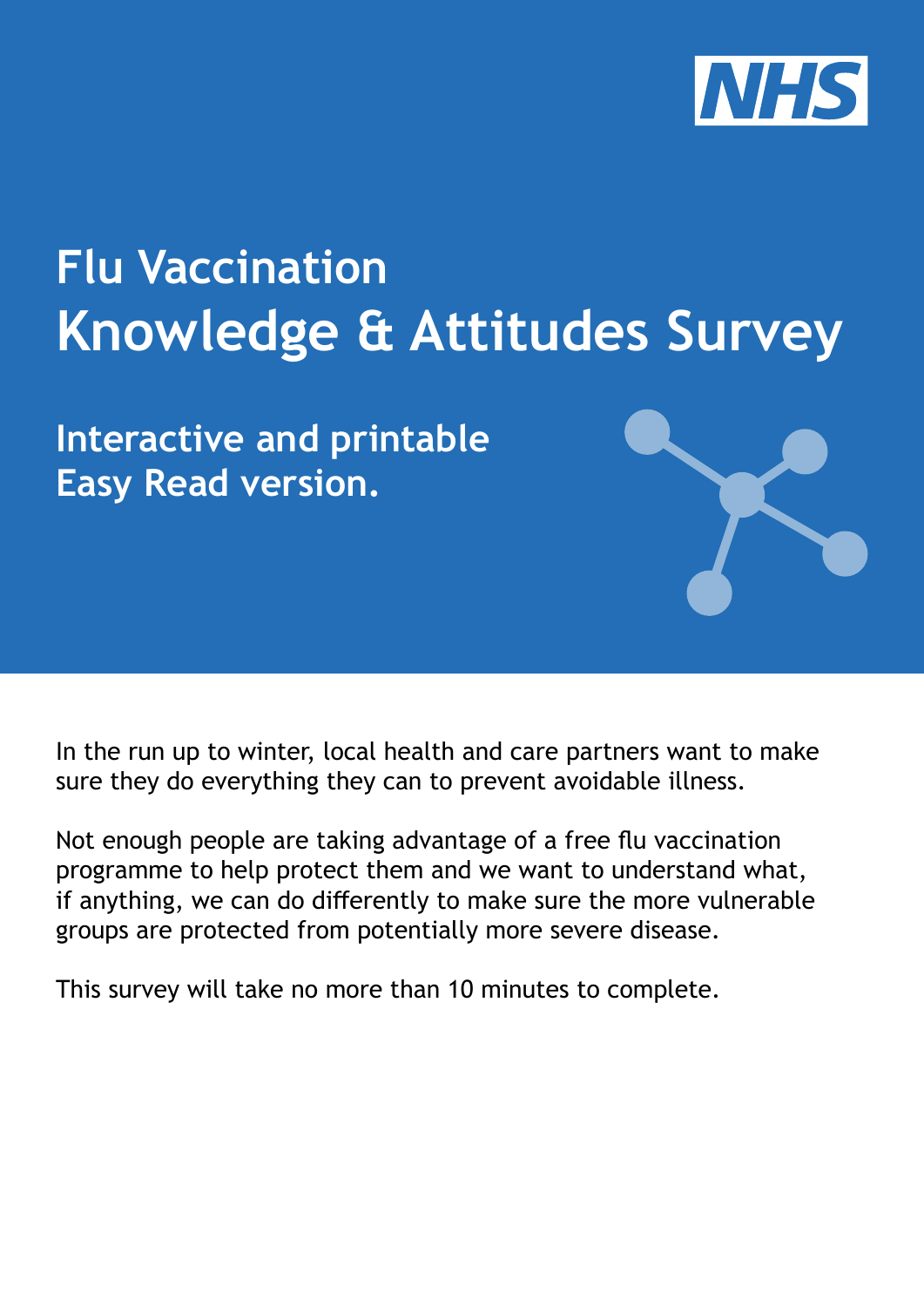



Most of these questions about you are optional, but will help us to align your comments with other people similar to you.

(The area you live, Gender, Ethnicity and Age questions in this section are optional)

**1. Which area do you live in?**

Southend

Castle Point and Rochford (includes Rayleigh, Rochford, Canvey and Benfleet)



Basildon/ Brentwood



**Thurrock** 

Mid Essex (in and around Chelmsford)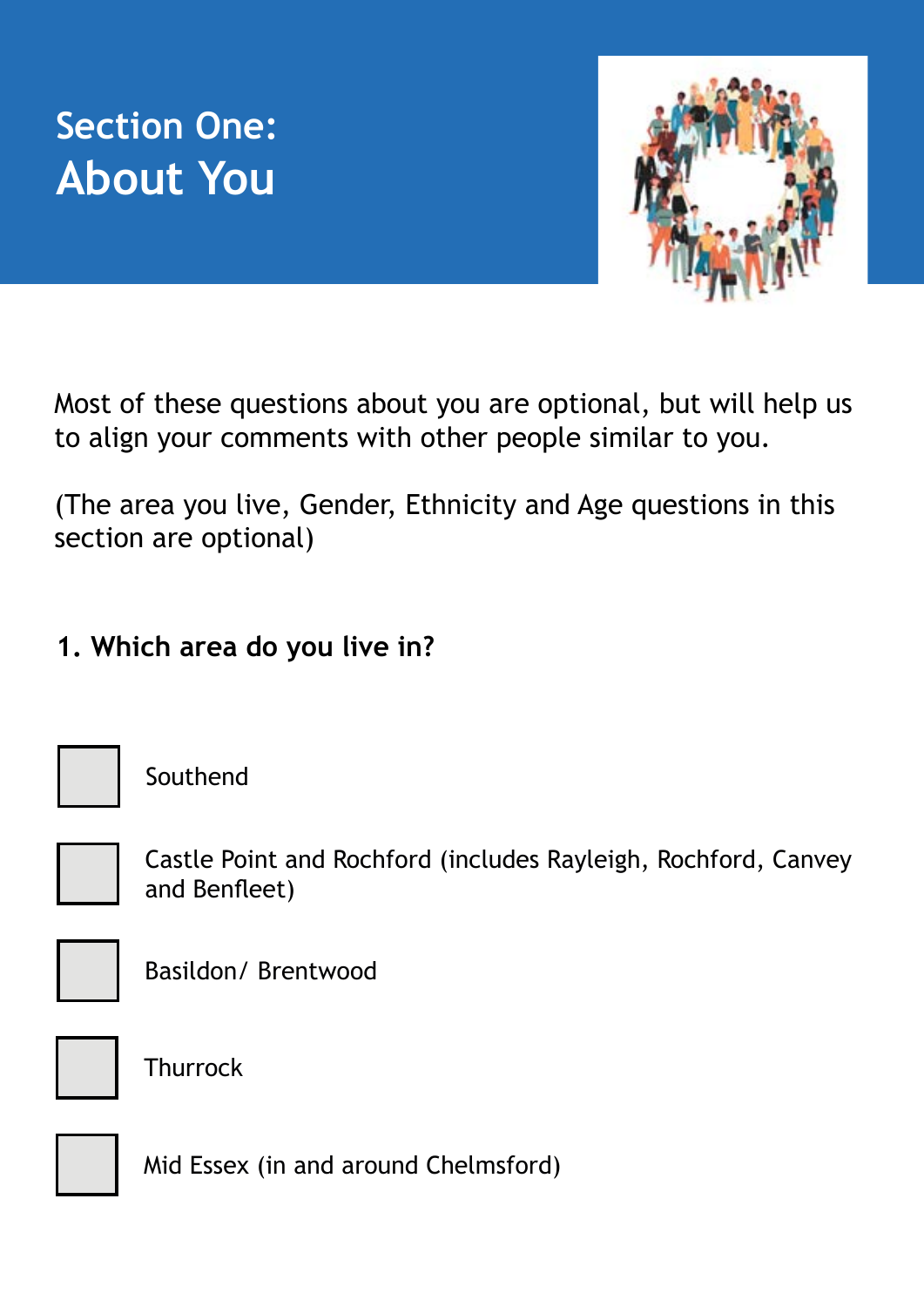#### **2. Which of the following options best describes how you think of yourself?**



Man (including trans man)



Woman (including trans woman)



Non-binary

In another way - please specify

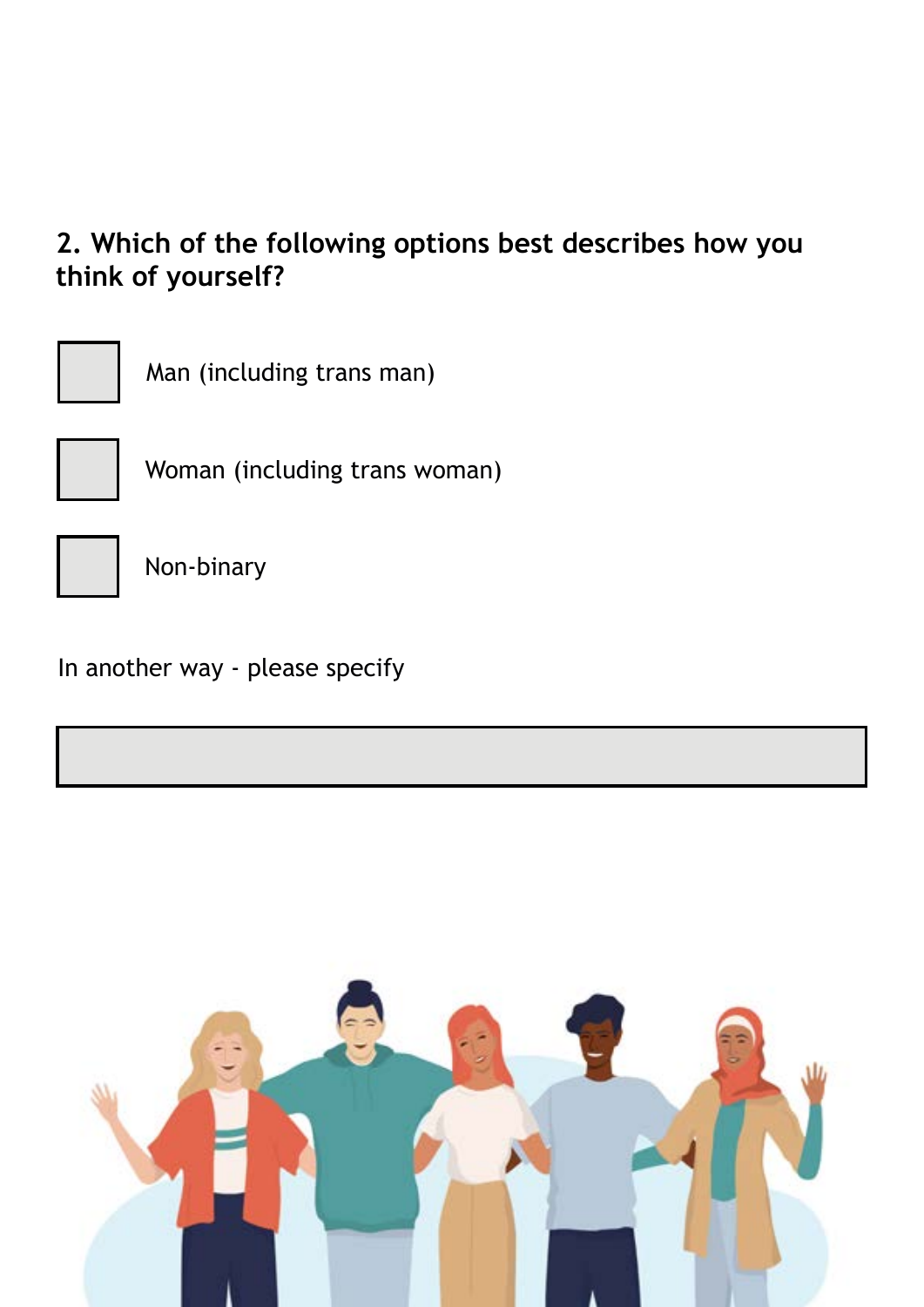



Not stated

**3. What is your ethnicity?**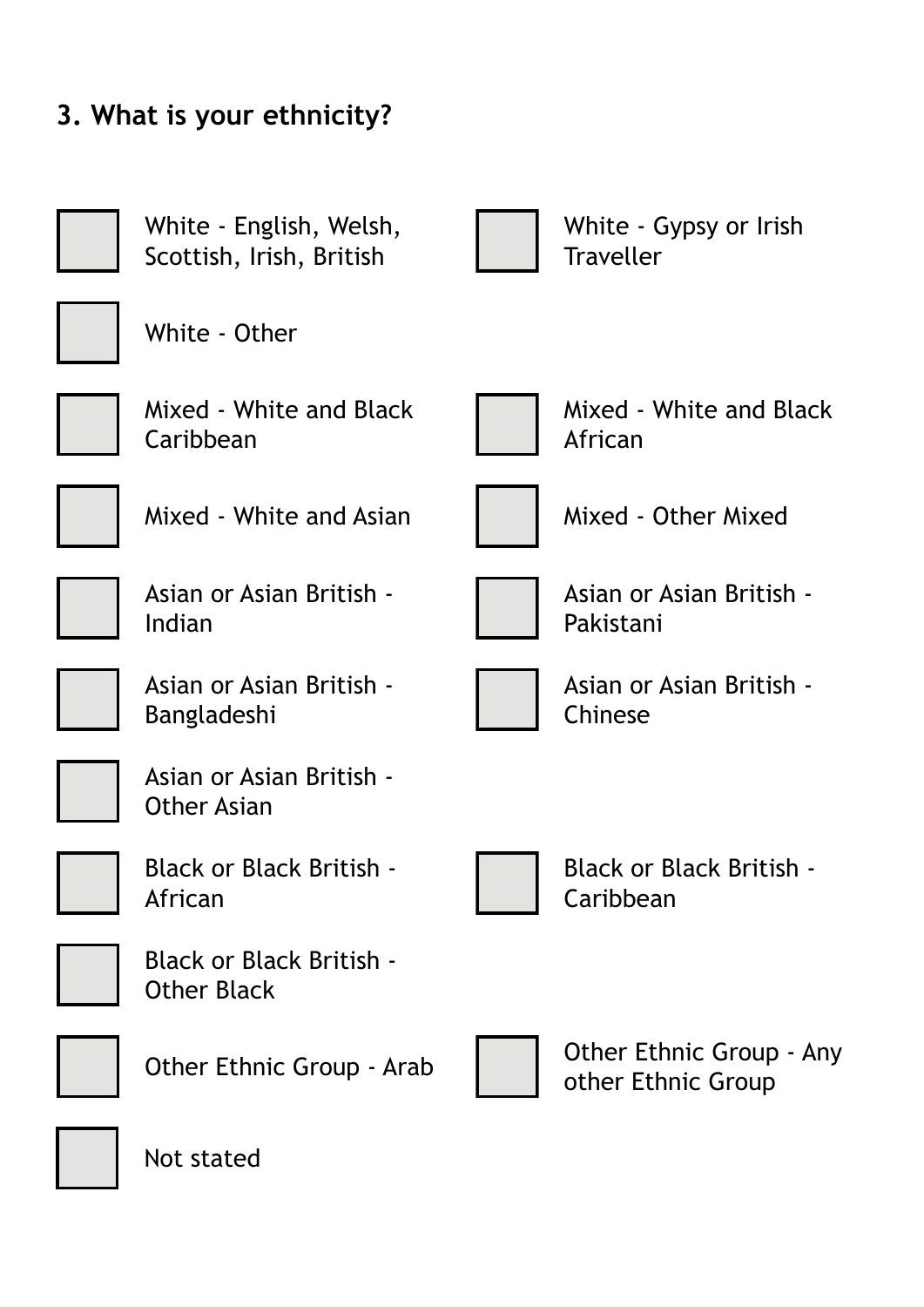### **4. What is your age?**



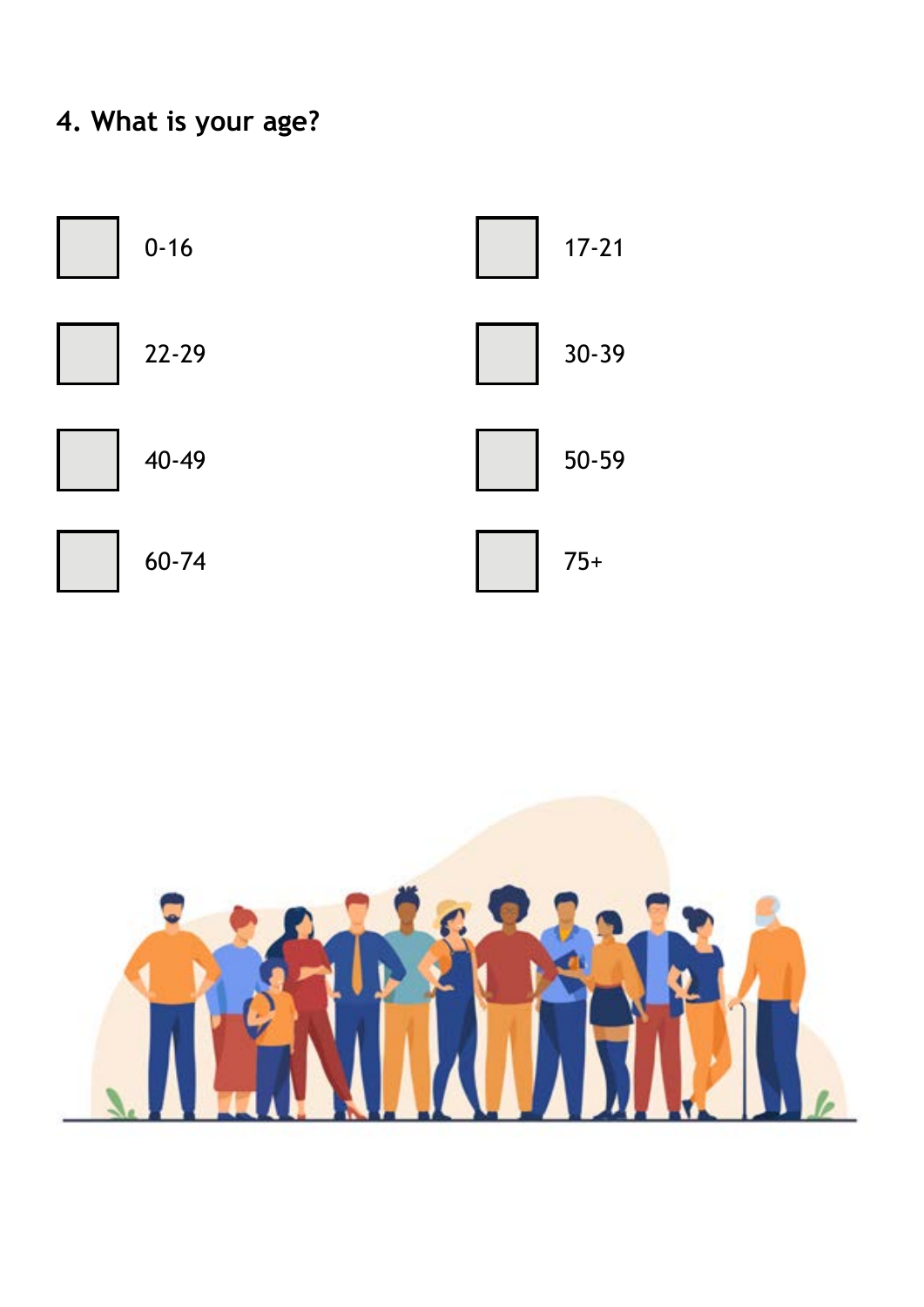#### **5. Do you fall into any of the below categories?**

Parents of children aged 2-10 (but not 11 years or older) on 31/08/20



Pregnant



Aged 65 and over

Residential care homes and supported/independent living

Those in receipt of carers allowance



Are in close contact with people who have weakened immune systems (e.g. those with HIV/AIDS; cancer and transplant patients who are taking certain immunosuppressive drugs)



Health and Social care staff including all care homes, hospices and those employed through personal health budgets



Under 65 years in clinical risk groups as per below



None of the above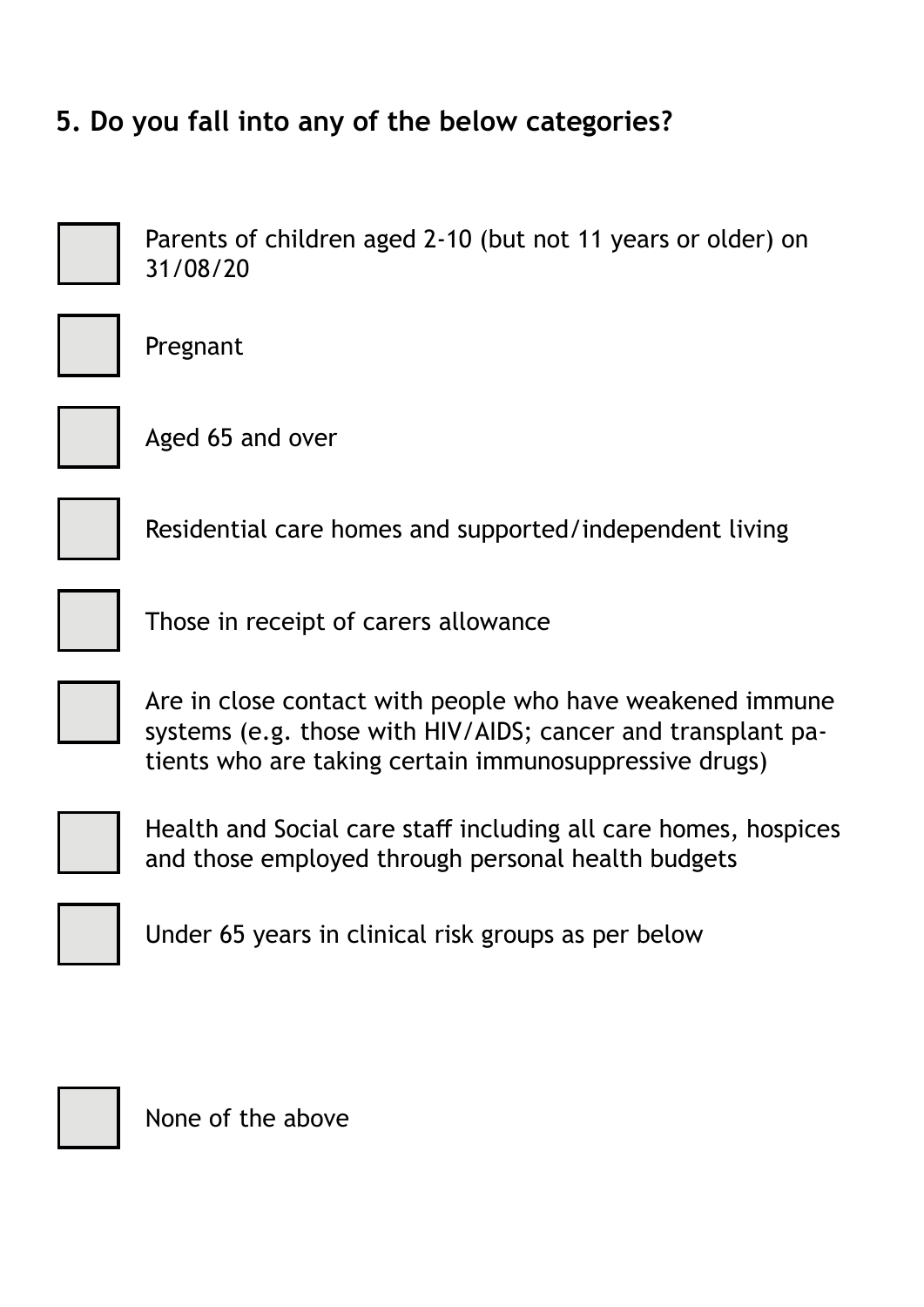#### **6. Are you under 65 years in one of the following clinical risk groups**

- Patients with Chronic Heart Disease
- Patients with Chronic Respiratory Disease, including cystic fibrosis, severe asthma and severe chronic obstructive pulmonary disease (COPD)
- Patients with Chronic Kidney Disease
- Patients with Chronic Liver Disease
- Patients with Diabetes
- Patients with immunosuppression
- Patients with Chronic Neurological Disease (including stroke/transient ischemic attack (TIA), Cerebral Palsy, MS, Parkinson's, Motor Neurone Disease or Learning Disability)
- Patients with a Learning Disability
- Patients with Asplenia or dysfunction of the spleen
- Patients with morbid obesity (BMI over 40)

| Yes | <b>No</b> |
|-----|-----------|
|     |           |



Don't know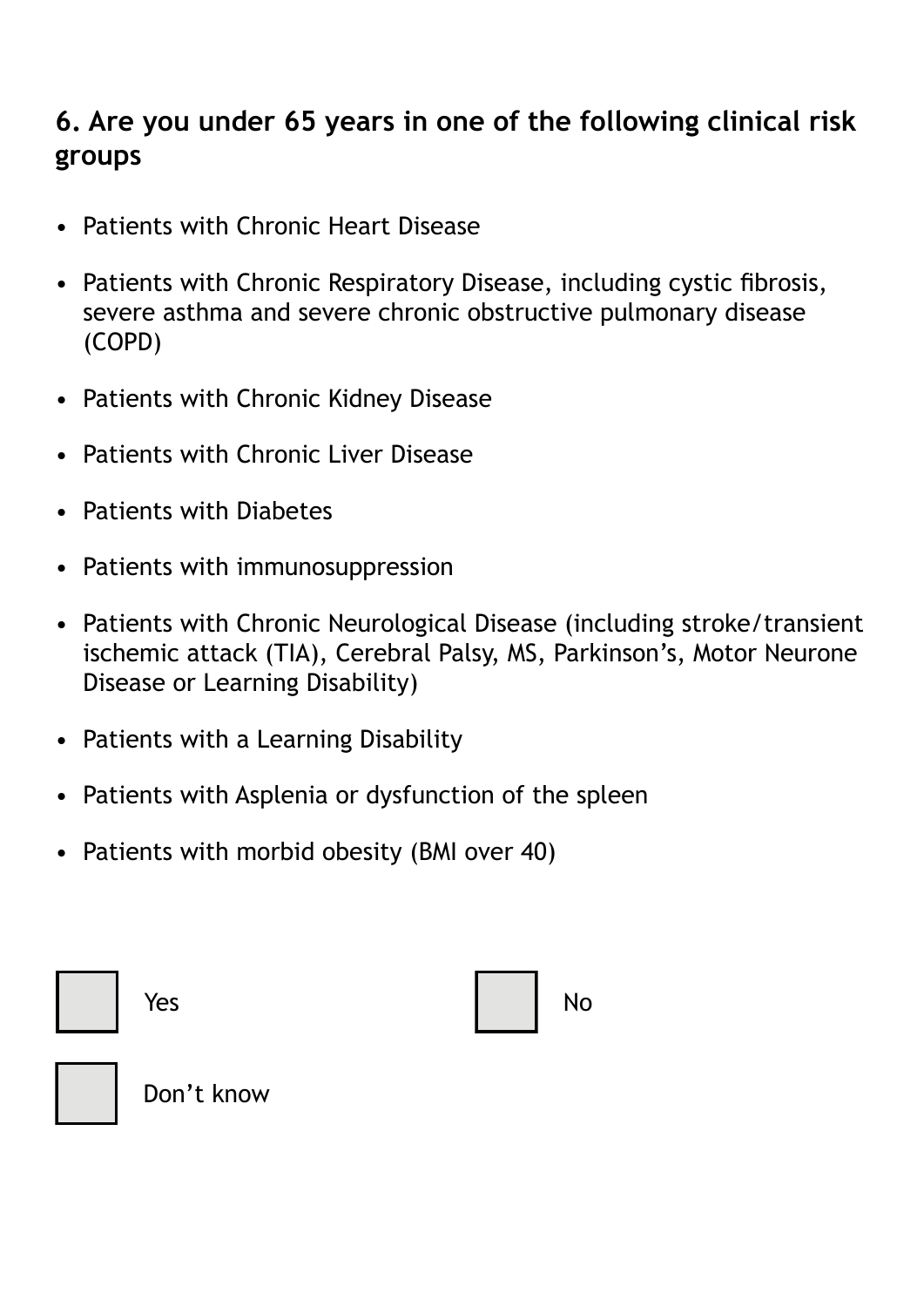**Section Two: Your thoughts and decisions about the flu and flu vaccinations**



#### **7. Are you concerned about the risk of seasonal flu infection?**

| Yes        |  | No |
|------------|--|----|
| Don't know |  |    |

**8. Have you or the person you care for had the seasonal flu vaccine in the past two years?**



If you answered no - please state the reason why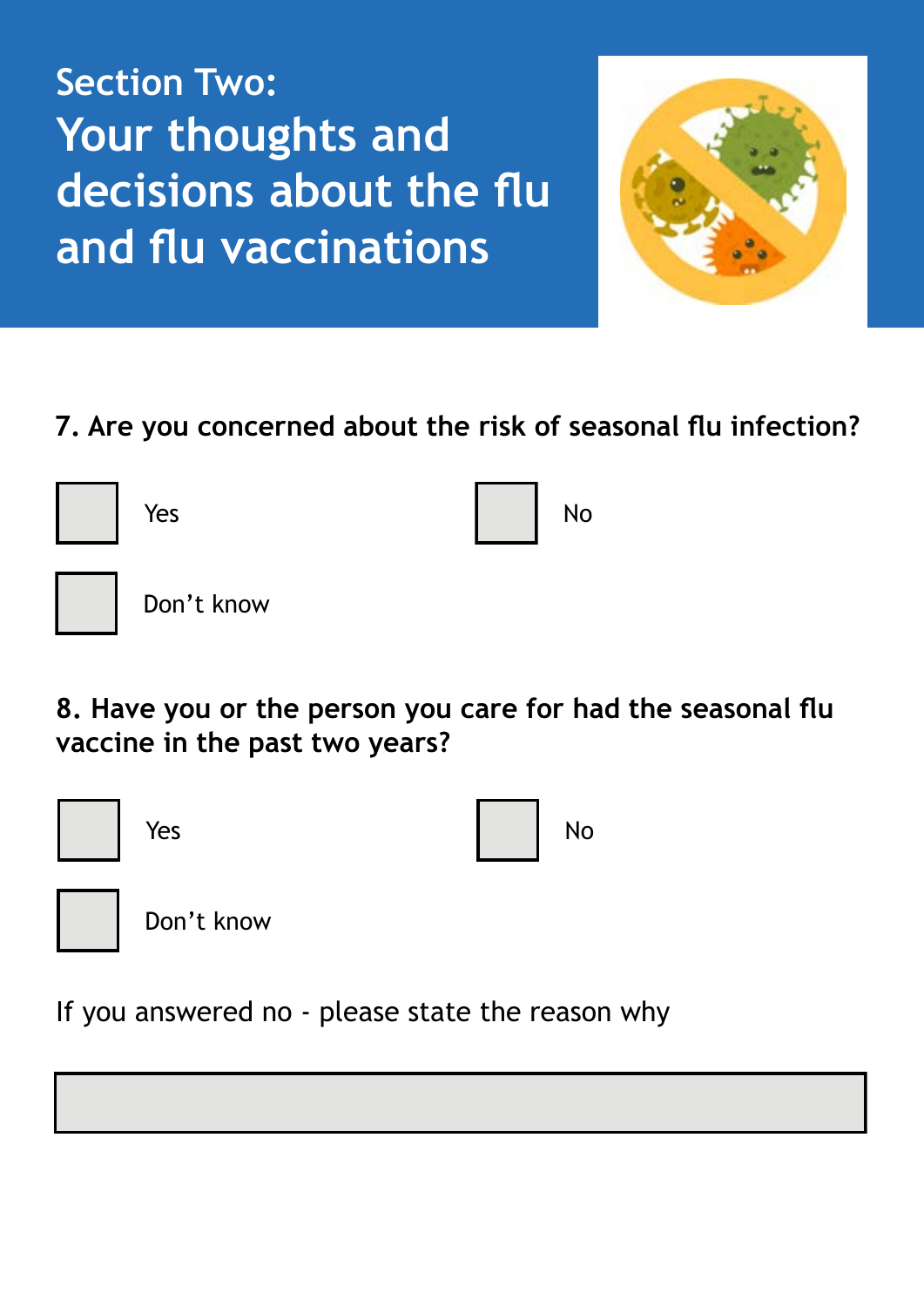**9. Do you or the person you care for intend to have the seasonal flu vaccination this year?**

| Yes                                             |            |
|-------------------------------------------------|------------|
| No, I am not eligible for a<br>free vaccination | Don't know |

If you answered no/don't know - please state the reason why

#### **10. If you answered yes, please tick the reasons why**

| It's free and will help<br>protect me against catching<br>flu and developing serious<br>complications      | I am pregnant/ have a long<br>term condition and know<br>that flu causes serious<br>complications |
|------------------------------------------------------------------------------------------------------------|---------------------------------------------------------------------------------------------------|
| Because I am concerned about<br>the risk of a second surge of<br>COVID-19 and want to avoid<br>getting ill | Because I want to make sure<br>my children or the people I<br>care for are protected              |
| I work in a health and care<br>setting                                                                     | I don't want to end up in<br>hospital                                                             |
| I want to protect other people                                                                             | I want to play my part and<br>help ease the stress on local<br>health services                    |
| Because flu symptoms are<br>worse among people with long<br>term conditions                                | Other - please specify                                                                            |
| N/A                                                                                                        |                                                                                                   |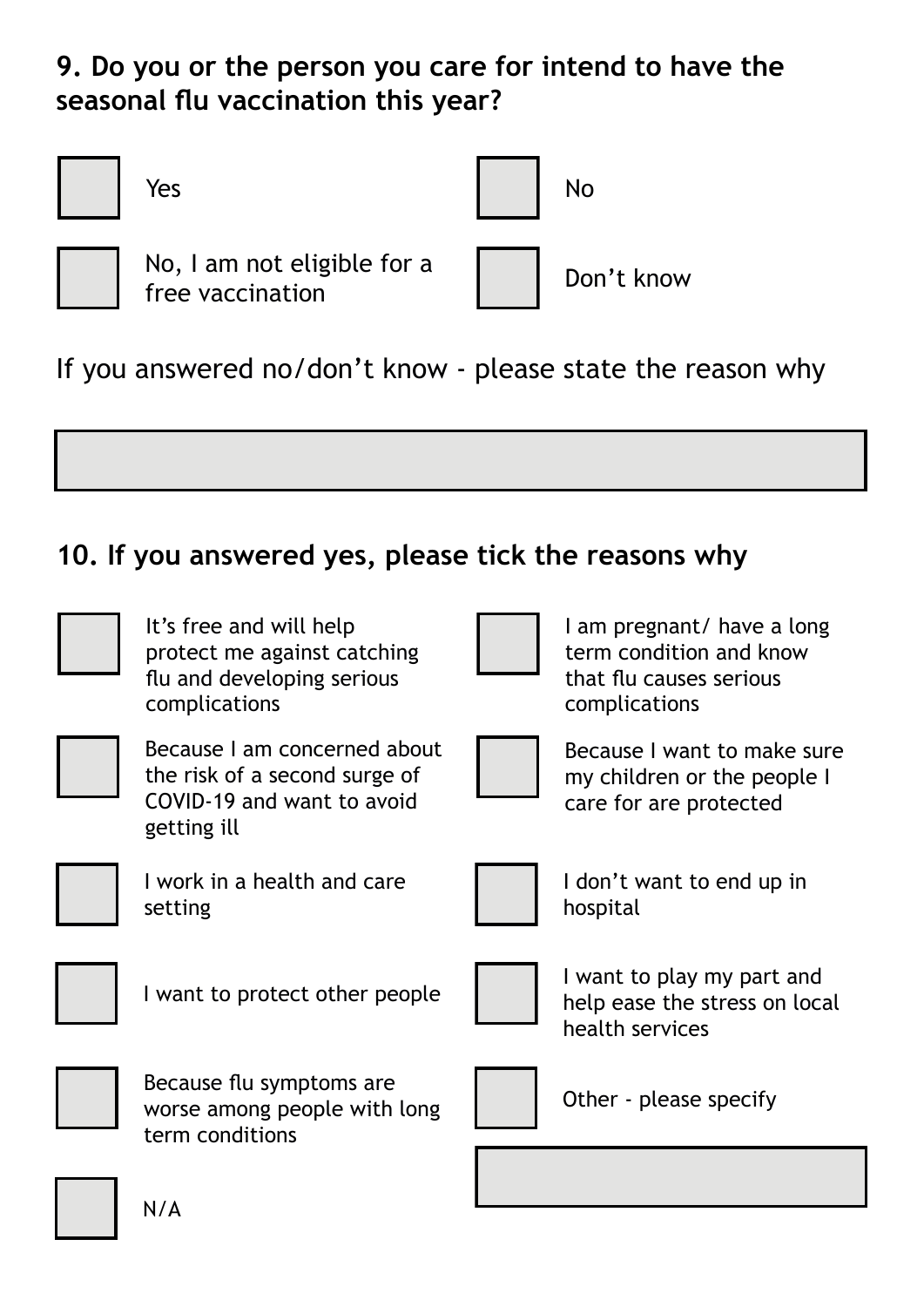#### **11. How easy or difficult do you think it will be to get a seasonal flu vaccine this year?**



**12. Is there anything that prevents you getting the flu vaccine?**

| Yes        | No |
|------------|----|
| Don't know |    |

If you answered yes, please provide more information: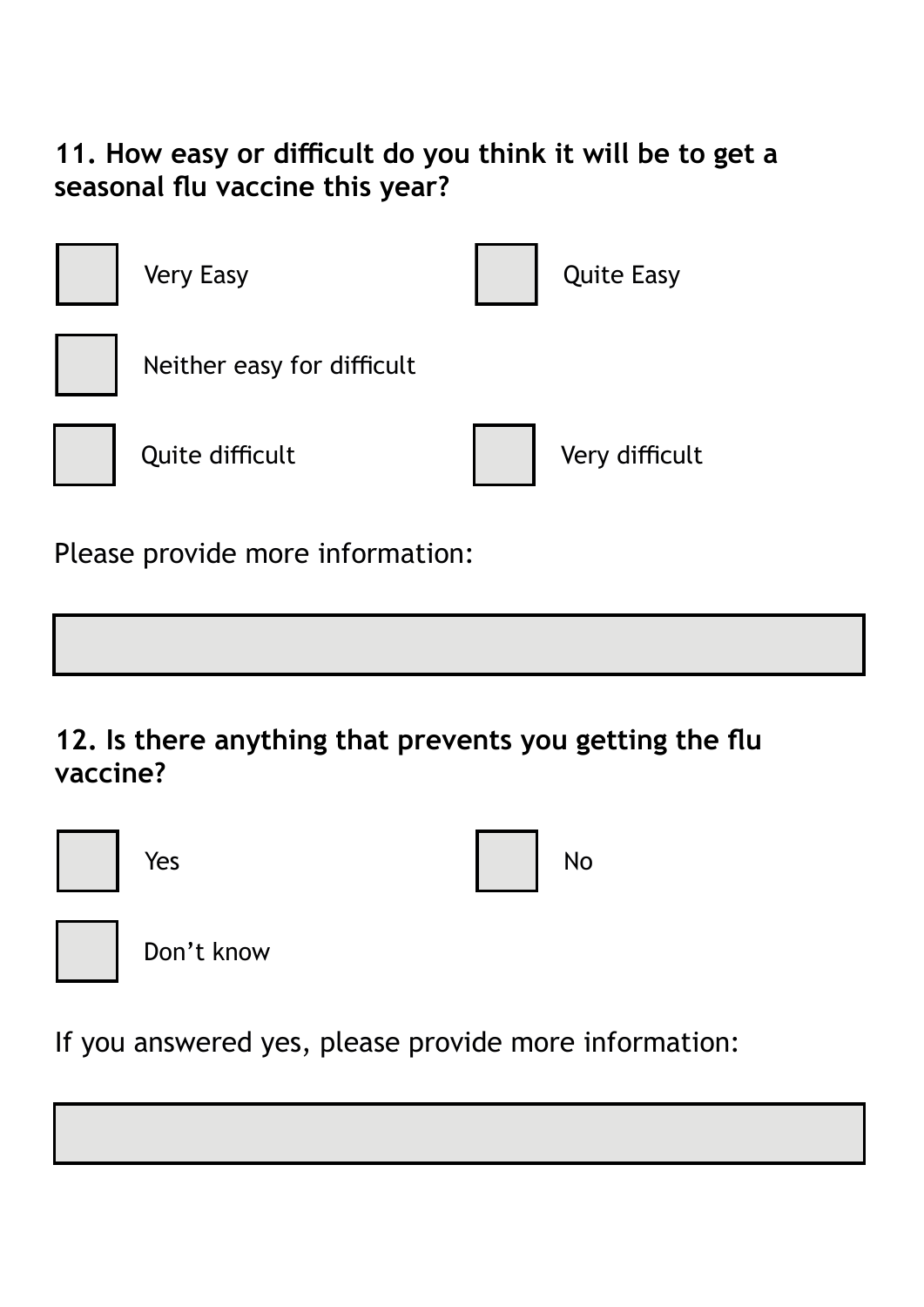**13. What would make you change your mind about not having the flu vaccine? Or how could it be made easier to access?**

#### **14. Where would you like to have your flu jab? Tick up to 3 choices**



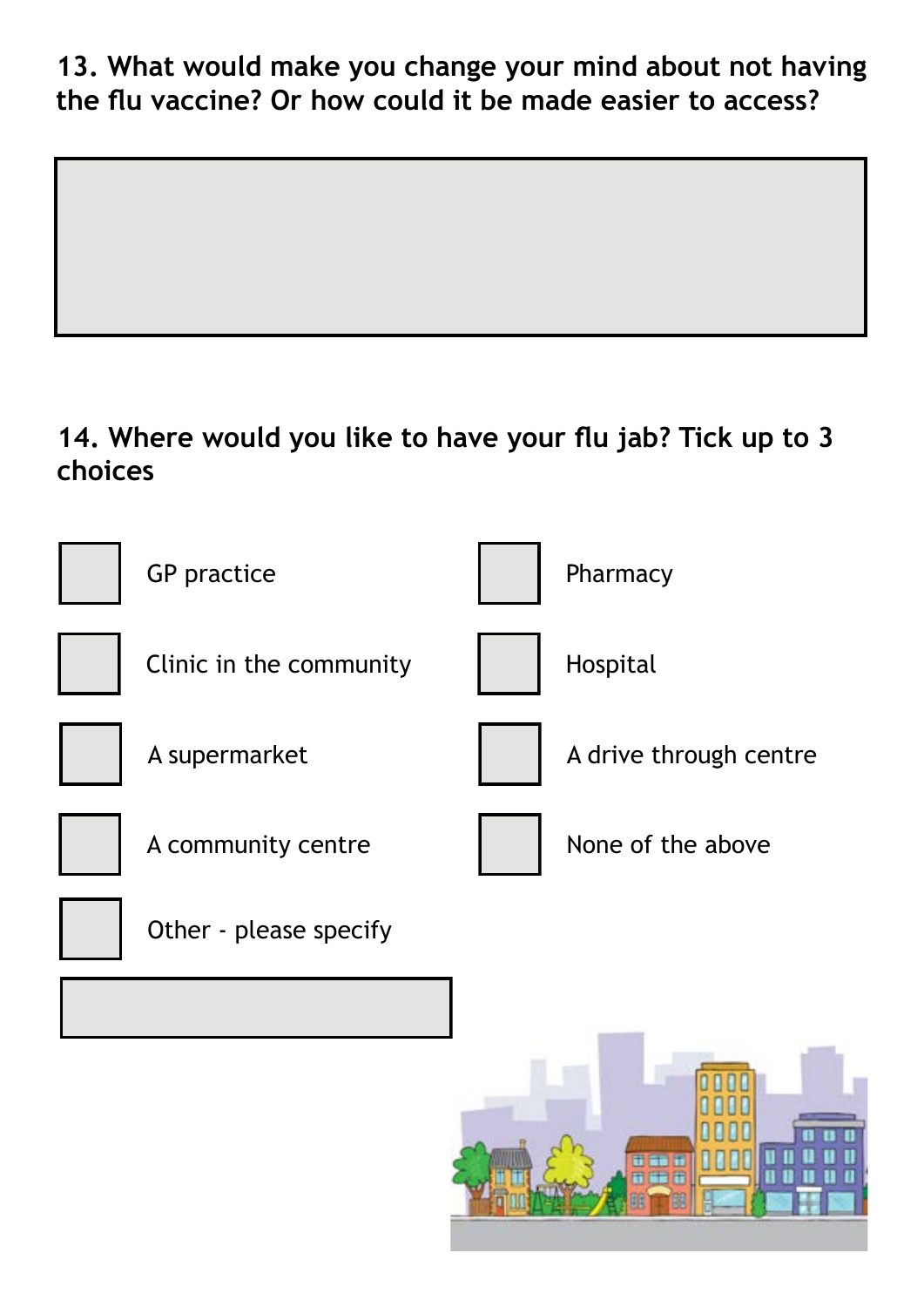**Section Three: Other information and wider health services**



**15. We value your thoughts on all health services. Is there any information you would like us to know about your wider experiences?**

**16. Please use the following space to share any other information with us that you think would be useful as part of this research.**